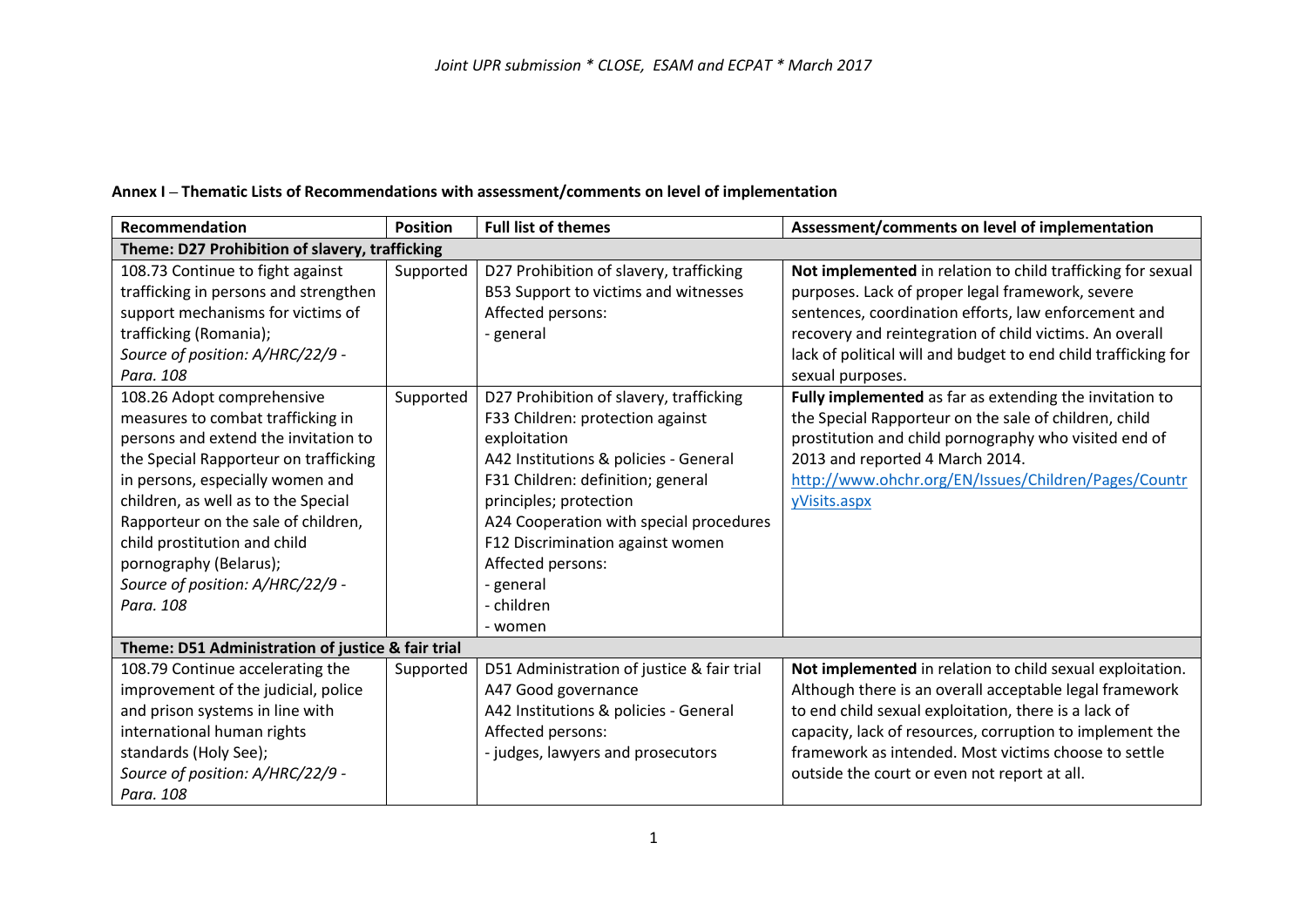| Theme: F31 Children: definition; general principles; protection |           |                                           |                                                             |
|-----------------------------------------------------------------|-----------|-------------------------------------------|-------------------------------------------------------------|
| 108.58 Adopt all necessary measures                             | Supported | F31 Children: definition; general         | Not implemented with regards to child marriage. There is    |
| against harmful traditional practices                           |           | principles; protection                    | still a high incidence and little action has been taken in  |
| violating the rights of the child                               |           | A42 Institutions & policies - General     | the past five years to eradicate this practice.             |
| (Italy);                                                        |           | Affected persons:                         |                                                             |
| Source of position: A/HRC/22/9 -                                |           | - children                                |                                                             |
| Para. 108                                                       |           |                                           |                                                             |
| Theme: F33 Children: protection against exploitation            |           |                                           |                                                             |
| 108.77 Take the necessary executive                             | Supported | F33 Children: protection against          | Not implemented. Please see 108.73.                         |
| and legislative measures to fight                               |           | exploitation                              |                                                             |
| child labour, child abuse and                                   |           | A42 Institutions & policies - General     |                                                             |
| trafficking in children (Sudan);                                |           | D27 Prohibition of slavery, trafficking   |                                                             |
| Source of position: A/HRC/22/9 -                                |           | A41 Constitutional and legislative        |                                                             |
| Para, 108                                                       |           | framework                                 |                                                             |
|                                                                 |           | Affected persons:                         |                                                             |
|                                                                 |           | - children                                |                                                             |
| 108.70 Adopt a comprehensive plan                               | Supported | F33 Children: protection against          | Not implemented. There is no comprehensive action           |
| on the rights of the child that fight                           |           | exploitation                              | plan or strategy to address the violations of child rights, |
| trafficking, labour exploitation,                               |           | A42 Institutions & policies - General     | including child sexual exploitation.                        |
| sexual abuse and physical violence                              |           | D27 Prohibition of slavery, trafficking   |                                                             |
| (Spain);                                                        |           | F31 Children: definition; general         |                                                             |
| Source of position: A/HRC/22/9 -                                |           | principles; protection                    |                                                             |
| Para. 108                                                       |           | Affected persons:                         |                                                             |
|                                                                 |           | - children                                |                                                             |
| 108.72 Finalize and enact draft                                 | Supported | F33 Children: protection against          | Not implemented. Please see 108.73.                         |
| legislation that prohibit all forms of                          |           | exploitation                              |                                                             |
| human trafficking and that                                      |           | B51 Right to an effective remedy          |                                                             |
| trafficking in children is effectively                          |           | B53 Support to victims and witnesses      |                                                             |
| investigated and prosecuted. To this                            |           | D27 Prohibition of slavery, trafficking   |                                                             |
| end, we recommend that all law                                  |           | A41 Constitutional and legislative        |                                                             |
| enforcement officers and the                                    |           | framework                                 |                                                             |
| judiciary receive adequate training                             |           | A53 Professional training in human rights |                                                             |
| on human trafficking and that                                   |           | Affected persons:                         |                                                             |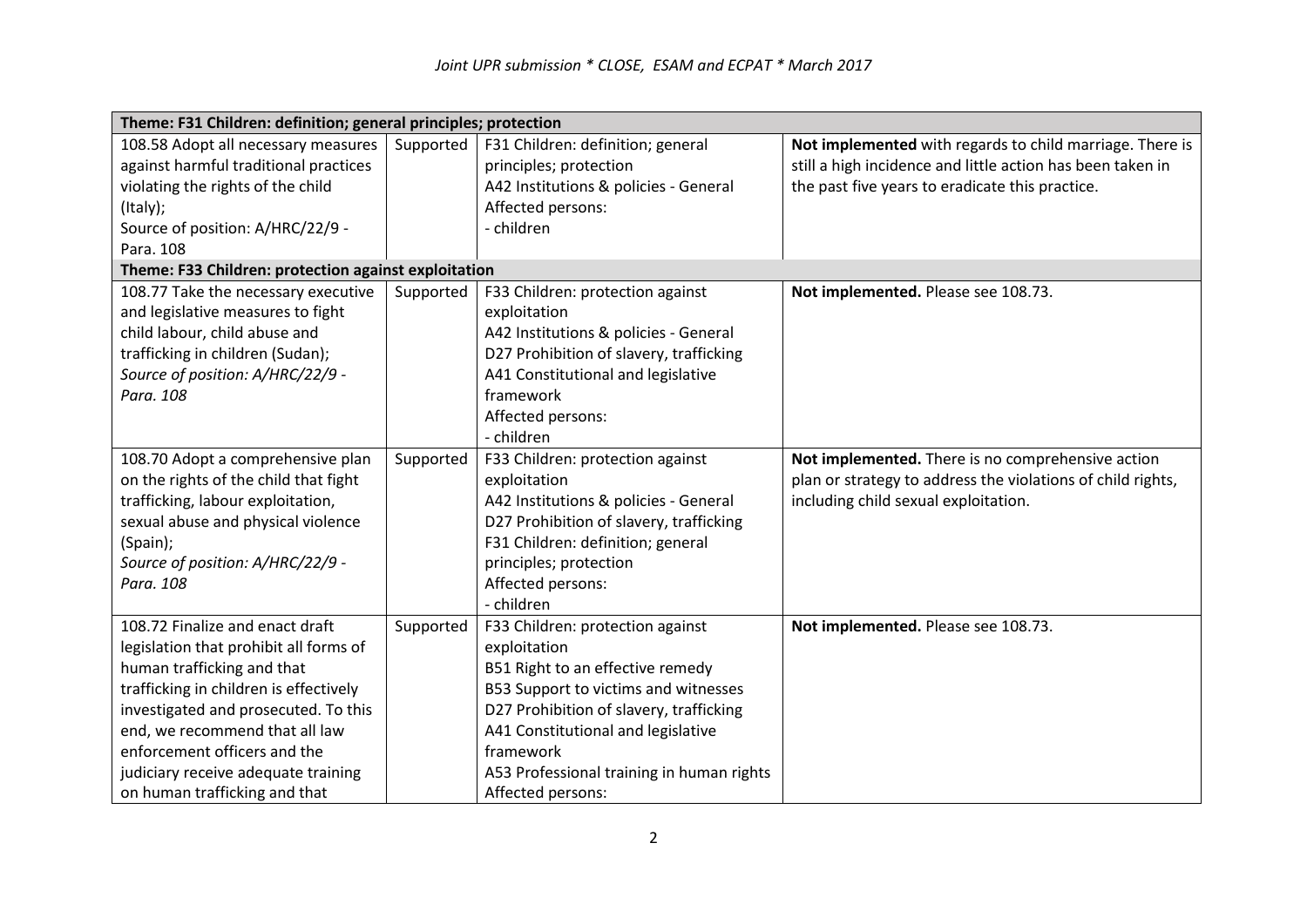| protective services are provided to    |           | - general                                  |                                                         |
|----------------------------------------|-----------|--------------------------------------------|---------------------------------------------------------|
| the witnesses and victims of           |           | - children                                 |                                                         |
| trafficking (Norway);                  |           | - law enforcement / police officials       |                                                         |
| Source of position: A/HRC/22/9 -       |           | - judges, lawyers and prosecutors          |                                                         |
| Para. 108                              |           |                                            |                                                         |
| 108.76 Step up efforts in addressing   | Supported | F33 Children: protection against           | Partially implemented. The government of Benin has      |
| widespread phenomenon of child         |           | exploitation                               | adopted an applaudable legal framework to address       |
| economic exploitation in the form of   |           | D27 Prohibition of slavery, trafficking    | many manifestations of child sexual exploitation in the |
| child trafficking or child labour as   |           | Affected persons:                          | Child Code in 2015: 2015-08 Code de l'enfant en         |
| well as child sexual abuse (Slovakia); |           | - children                                 | République du Bénin. No improvements have been noted    |
| Source of position: A/HRC/22/9 -       |           |                                            | though on the implementation of the laws to improve the |
| Para. 108                              |           |                                            | situation of children on the ground.                    |
| 108.74 Intensify its efforts to        | Supported | F33 Children: protection against           | Not implemented. Please see 108.73.                     |
| implement existing laws against        |           | exploitation                               |                                                         |
| child trafficking, including Law No.   |           | D27 Prohibition of slavery, trafficking    |                                                         |
| 2006-04 on the conditions of           |           | F31 Children: definition; general          |                                                         |
| displacement of minors and             |           | principles; protection                     |                                                         |
| combating child trafficking in Benin,  |           | B51 Right to an effective remedy           |                                                         |
| by raising awareness among             |           | A41 Constitutional and legislative         |                                                         |
| populations at risk and taking         |           | framework                                  |                                                         |
| necessary steps to ensure that those   |           | A54 Awareness raising and dissemination    |                                                         |
| responsible for child trafficking are  |           | Affected persons:                          |                                                         |
| prosecuted in conformity with          |           | - general                                  |                                                         |
| international norms (Canada);          |           | - children                                 |                                                         |
| Source of position: A/HRC/22/9 -       |           |                                            |                                                         |
| Para. 108                              |           |                                            |                                                         |
| 108.75 Combat child trafficking by     | Supported | F33 Children: protection against           | Not implemented.                                        |
| providing training to police officers, |           | exploitation                               |                                                         |
| prosecutors and judges, by ensuring    |           | D51 Administration of justice & fair trial |                                                         |
| that those responsible for child       |           | D27 Prohibition of slavery, trafficking    |                                                         |
| trafficking are promptly brought to    |           | A53 Professional training in human rights  |                                                         |
| justice, and by providing adequate     |           | B51 Right to an effective remedy           |                                                         |
| victim assistance (Liechtenstein);     |           | <b>B54 Transitional justice</b>            |                                                         |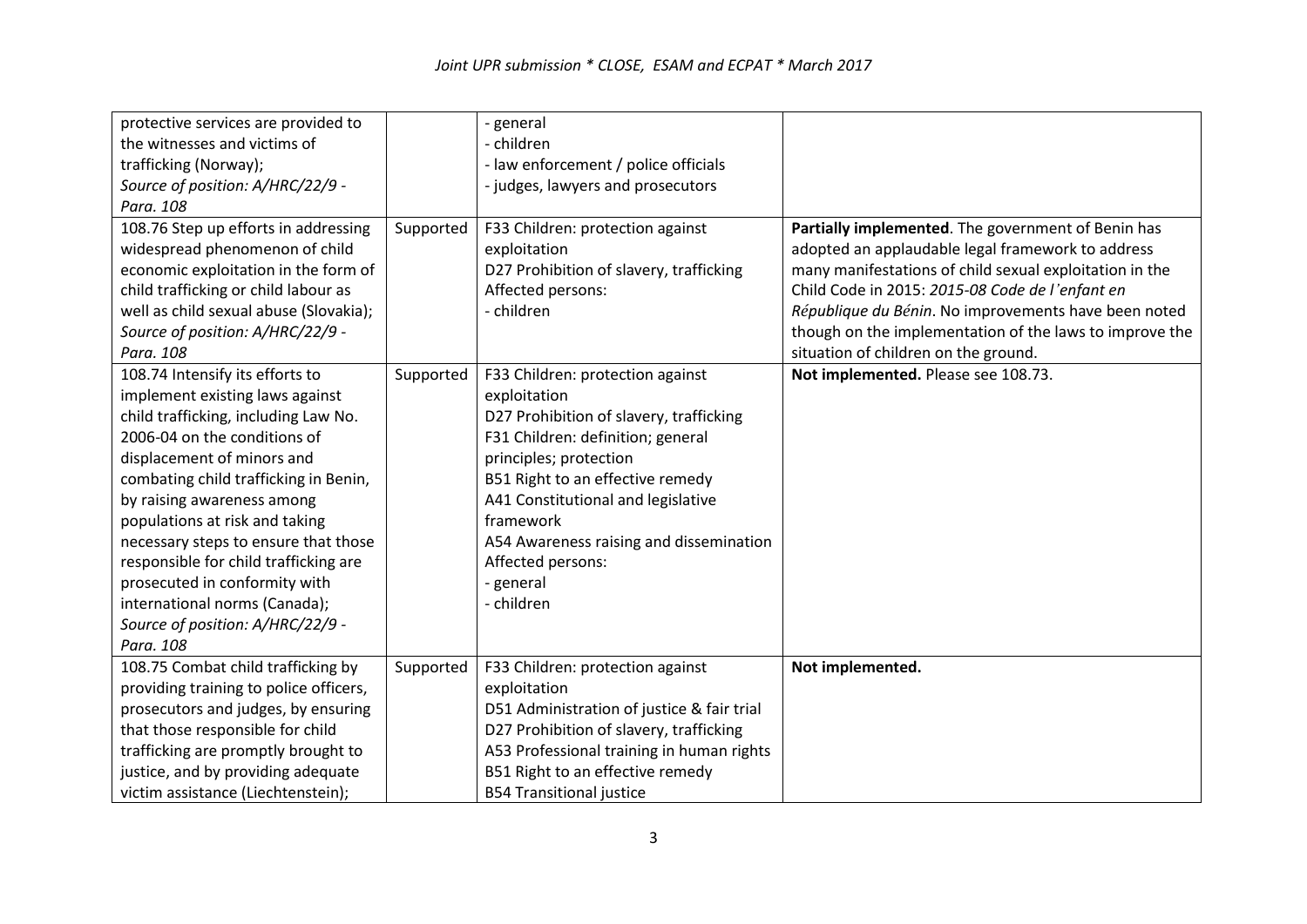| Source of position: A/HRC/22/9 -        |           | A5 Human rights education, trainings and |                                                         |
|-----------------------------------------|-----------|------------------------------------------|---------------------------------------------------------|
| Para, 108                               |           | awareness raising                        |                                                         |
|                                         |           | Affected persons:                        |                                                         |
|                                         |           | - children                               |                                                         |
|                                         |           | - judges, lawyers and prosecutors        |                                                         |
|                                         |           | - law enforcement / police officials     |                                                         |
| 108.71 Take measures to ensure the      | Supported | F33 Children: protection against         | Partially implemented. The percentage of registered     |
| implementation of national and          |           | exploitation                             | births is slowly improving and currently stands at 85%. |
| international norms on trafficking in   |           | D6 Rights related to name, identity,     |                                                         |
| persons, particularly children,         |           | nationality                              |                                                         |
| including through the establishment     |           | A42 Institutions & policies - General    |                                                         |
| of a national births register (Costa    |           | D27 Prohibition of slavery, trafficking  |                                                         |
| Rica);                                  |           | Affected persons:                        |                                                         |
| Source of position: A/HRC/22/9 -        |           | - general                                |                                                         |
| Para. 108                               |           | - children                               |                                                         |
| 108.55 Take measures to guarantee       | Supported | F33 Children: protection against         | Partially implemented, please see 108.76.               |
| full protection of children's human     |           | exploitation                             |                                                         |
| rights by eliminating and reducing      |           | D6 Rights related to name, identity,     |                                                         |
| child trafficking, violence against     |           | nationality                              |                                                         |
| children, their sexual abuse and        |           | A42 Institutions & policies - General    |                                                         |
| economic exploitation, their ritual     |           | D27 Prohibition of slavery, trafficking  |                                                         |
| killing, infanticide and child labour   |           | F31 Children: definition; general        |                                                         |
| and by improving the birth              |           | principles; protection                   |                                                         |
| registration of all children especially |           | Affected persons:                        |                                                         |
| in rural areas (Holy See);              |           | - children                               |                                                         |
| Source of position: A/HRC/22/9 -        |           | - girls                                  |                                                         |
| Para. 108                               |           |                                          |                                                         |
| 108.56 Consider enacting specific       | Supported | F33 Children: protection against         | Implemented, please see 108.76.                         |
| legislation prohibiting and punishing   |           | exploitation                             |                                                         |
| violence against children (Namibia);    |           | F31 Children: definition; general        |                                                         |
| Source of position: A/HRC/22/9 -        |           | principles; protection                   |                                                         |
| Para. 108                               |           | A41 Constitutional and legislative       |                                                         |
|                                         |           | framework                                |                                                         |